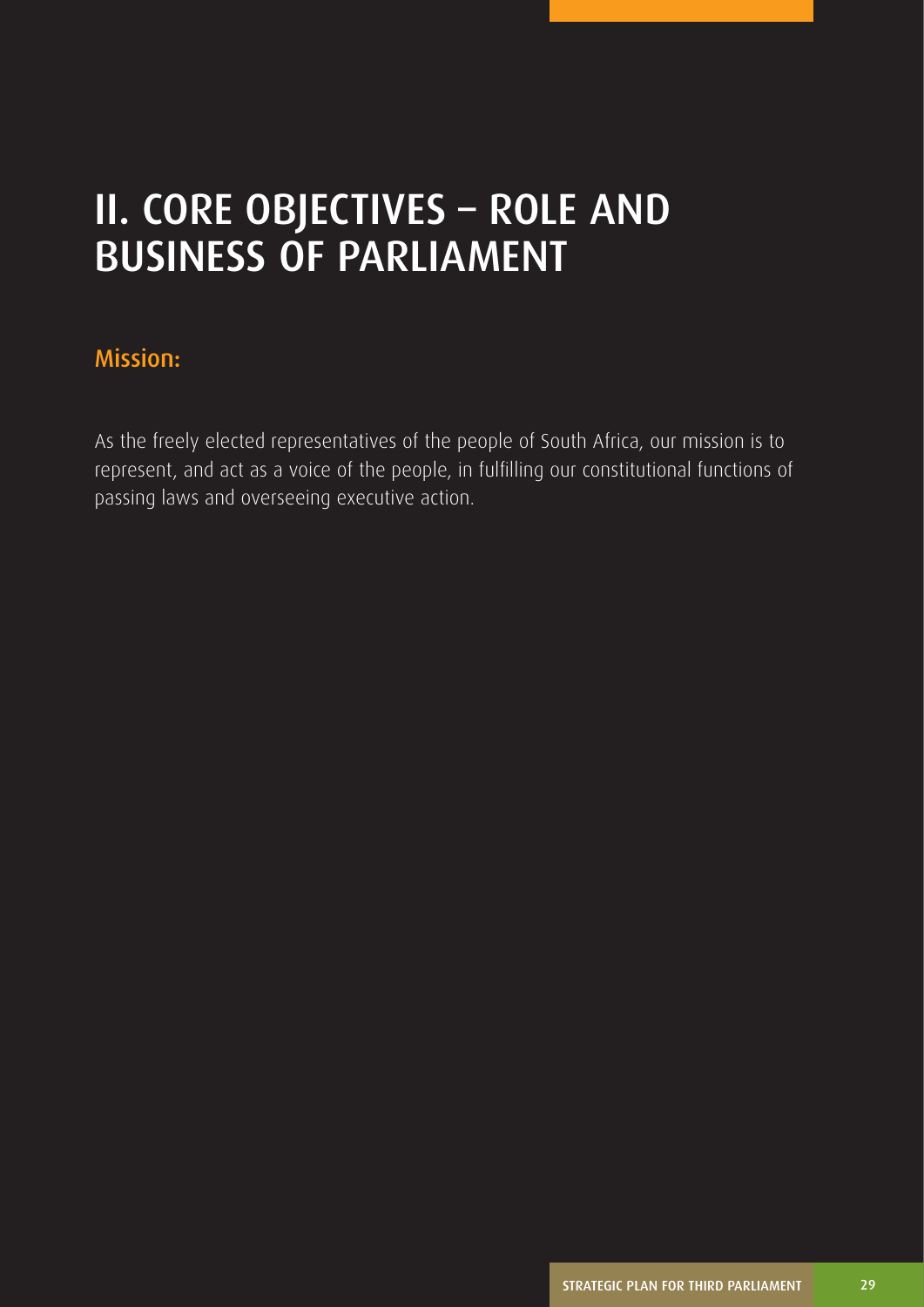# II. CORE OBJECTIVES ROLE AND BUSINESS OF PARLIAMENT

#### **2.1 MANDATE AND MISSION**

The 1994 elections ushered in a new democratic order in South Africa. The extraordinary participation by South Africans showed that we desired to heal the divisions of the past and establish a society based on democratic values, social justice and fundamental human rights.

The process of negotiations, which preceded the 1994 elections, resulted in the drafting of a new Constitution, as adopted on 8 May 1996 by the Constitutional Assembly. The Constitution was adopted as the supreme law of the Republic and lays the foundations for a democratic and open society in which government is based on the will of the people and every citizen is equally protected by law. It stipulates the values and mechanisms for governance of our unique people-centred democracy.

The Constitution sets a single, sovereign democratic state where governance is effected through Parliament, the Executive and the Judiciary. In the Republic the legislative authority is vested in Parliament, the executive authority is vested in the President, and the judicial authority is vested in the Courts.

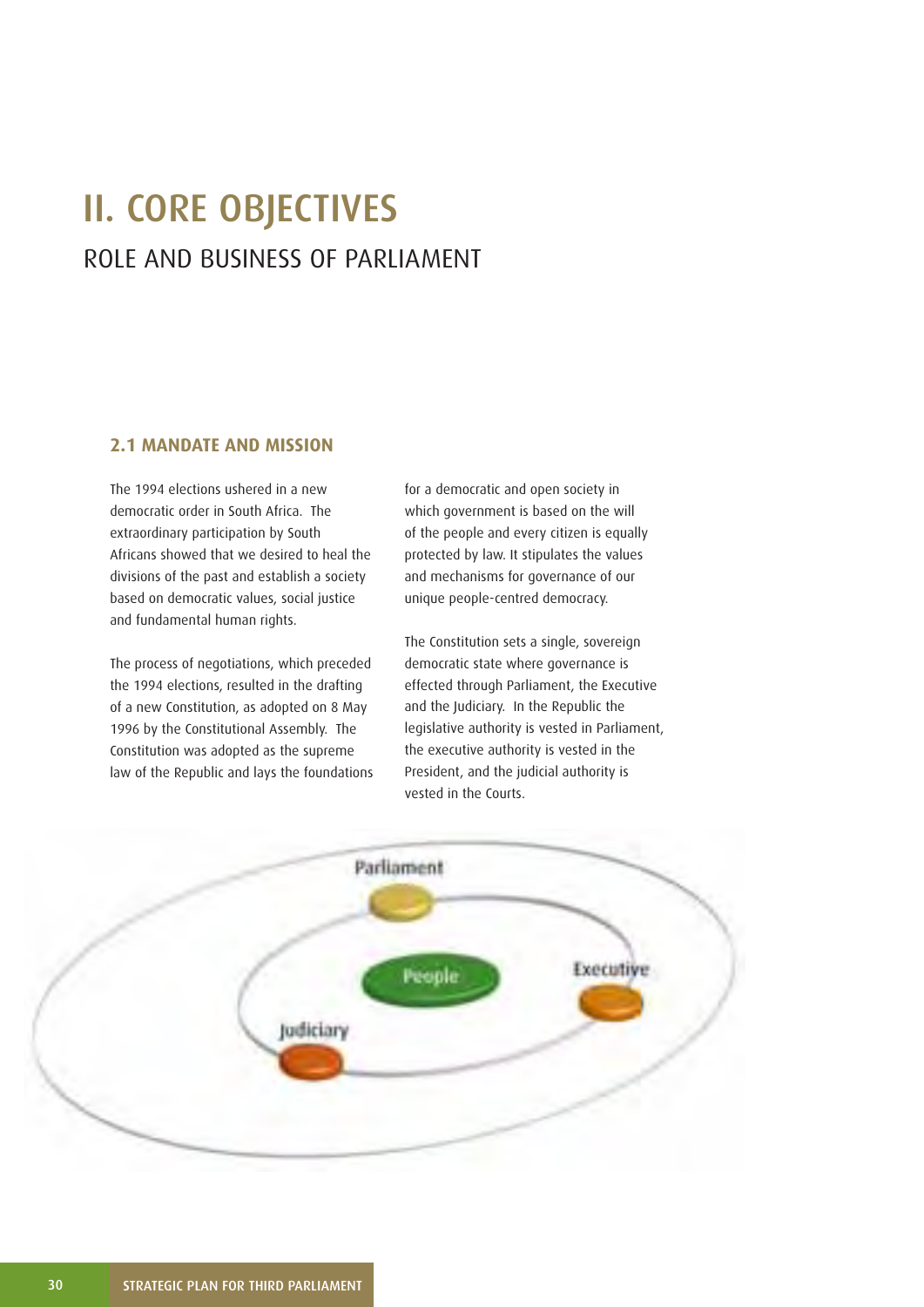#### CHAPTER 2: CORE OBJECTIVES

Parliament's role and ultimate outcome is to represent the people and ensure government by the people under the Constitution, as well as represent the provinces in the national sphere of government.

This mandate of Parliament is achieved through passing legislation, overseeing government action, and the facilitating of public involvement, co-operative government and international participation.

The role of Parliament includes the promotion of the values of human dignity, equality, non-racialism, non-sexism, the supremacy of the Constitution, universal adult suffrage and a multi-party system of democratic government. It upholds our citizens' political rights, the basic values and principles governing public administration, and oversees the implementation of constitutional imperatives.

It provides legislation that prevents or prohibits unfair discrimination, and holds members of the Executive accountable, collectively and individually. In this the National Assembly, by a resolution adopted with a supporting vote of at least two thirds of its members, may remove the President from office. The National Assembly can furthermore, by a vote supported by a majority of its members, pass a motion of no confidence in the Cabinet.

Parliament also provides multi-party parliamentary committees to have oversight of all security services in a manner determined by the national legislation or the rules and orders of Parliament.

Parliament further facilitates public involvement in the legislative and

other processes and in its committees, has the responsibility to promote the principles of co-operative government and intergovernmental relations, and ratifies international agreements which are binding on the Republic.

Parliament as an organ of state, through legislative and other measures, must assist and protect the courts and state institutions, to ensure their independence, impartiality, dignity, accessibility and effectiveness.

This mandate of Parliament determines its reason for existence. It is the origin of the institution, and is based on the provisions of the Constitution of the Republic of South Africa, Act 108 of 1996, establishing Parliament and setting out the functions it performs. Parliament therefore fulfils this mandate by performing the following functions:

Function 1: Pass legislation (laws)

- Function 2: Scrutinise and oversee executive action (keep oversight of the Executive and organs of state)
- Function 3: Facilitate public participation and involvement in the legislative and other processes
- Function 4: To participate in, promote and oversee co-operative government
- Function 5: To engage in, participate in, and oversee international relations

The mandate of Parliament provides direction to set the mission, indicating the purpose of Parliament and describing its main business.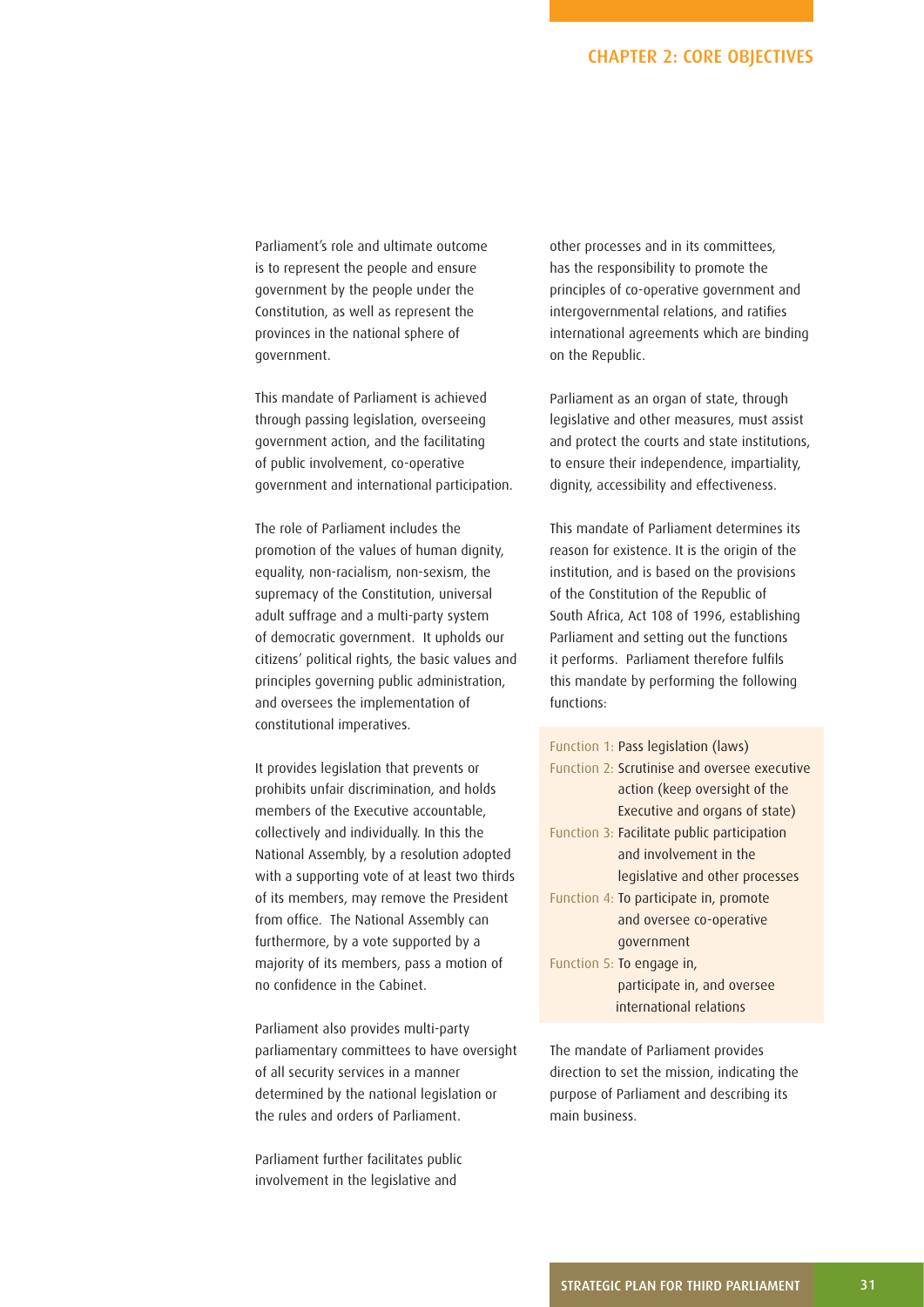#### The mission is:

As the freely elected representatives of the people of South Africa, our mission is to represent, and act as a voice of the people, in fulfilling our constitutional functions of passing laws and overseeing executive action.

Our mission indicates our core business, the functions of Parliament, as described in the Core Objectives.

#### **2.2 CORE OBJECTIVES**

The Core Objectives of Parliament are to pass legislation (laws), to scrutinise and oversee Executive action (keep oversight of the executive and organs of state), to facilitate public participation and involvement in the legislative and other

processes, to participate in, promote and oversee co-operative government and to engage in, participate in, and oversee international relations.

The outputs for the Core Objectives include Bills passed, questions put to the Executive, annual reports tabled and scrutinised, public participation facilitated, participation in international forums and organisations, approved international agreements, appointed public office bearers, and discharged statutory functions. The Core Objectives of Parliament therefore indicate our main business.

According to the output of the Core Objetcives Parliament has set its Selected Performance Indicators (see Table 1).

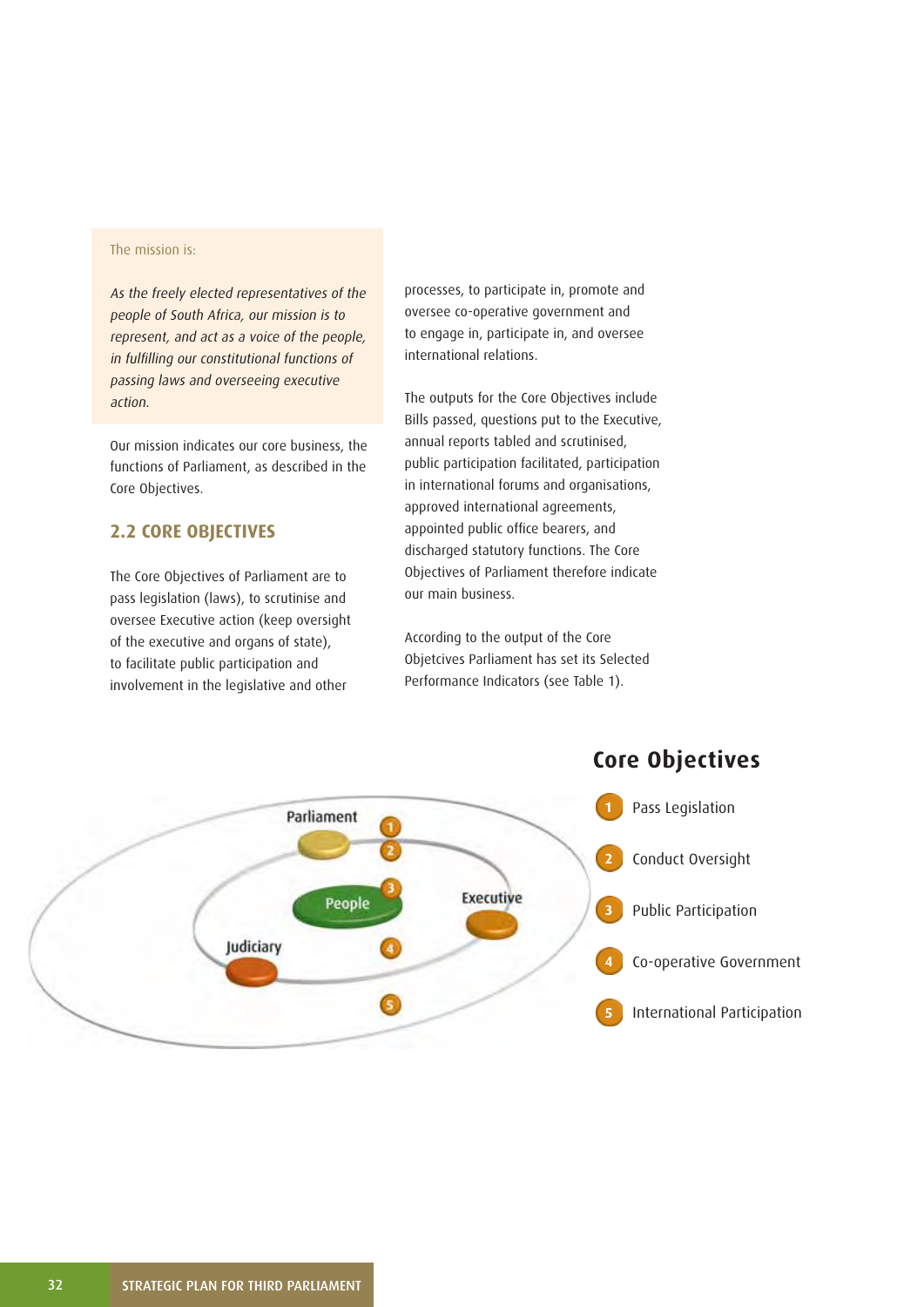## **TABLE 1: SELECTED PERFORMANCE INDICATORS**

| Indicators                                                                     | Annual performance |         |         |           |         |         |         |
|--------------------------------------------------------------------------------|--------------------|---------|---------|-----------|---------|---------|---------|
|                                                                                | Past               |         | Current | Projected |         |         |         |
|                                                                                | 2004/05            | 2005/06 | 2006/07 | 2007/08   | 2008/09 | 2009/10 | 2010/11 |
| Number of bills passed                                                         | 40                 | 39      | 28      | 45        | 30      | 40      | 60      |
| Number of questions put to the executive                                       | 973                | 2722    | 2489    | 2868      | 2500    | 2000    | 2700    |
| Number of annual reports scrutinised by committees                             | 186                | 267     | 251     | 223       | 250     | 270     | 270     |
| Number of oversight visits undertaken by committees                            | 157                | 93      | 50      | -         | 70      | 80      | 120     |
| Number of debates held for the public consideration of issues<br>(NA and NCOP) | 87                 | 117     | 62      | 132       |         |         |         |
| Number of international agreements adopted                                     | 33                 | 44      | 55      | 34        | 30      | 30      | 50      |

# **2.2. a. CORE OBJECTIVE 1:** To pass laws (legislation)

Bills are introduced in Parliament by the Executive or initiated by Parliament itself. Bills are classified in terms of the Constitution as section 74 Bills (constitutional amendments), section 75 Bills (ordinary Bills not affecting provinces), section 76 Bills (ordinary Bills affecting provinces), and section 77 Bills (money Bills).



In the 5 years after the first democratic elections, significant transformation occurred through the legislative process. The period 1994 to 2004 saw a sustained focus on eradicating the statute books of discriminatory legislation and laying the foundations for a democratic and open society. The first five years therefore saw an increase in Bills introduced in Parliament and subsequent Acts passed. With this important work mostly completed there has been a gradual decline in the number of Bills introduced in Parliament.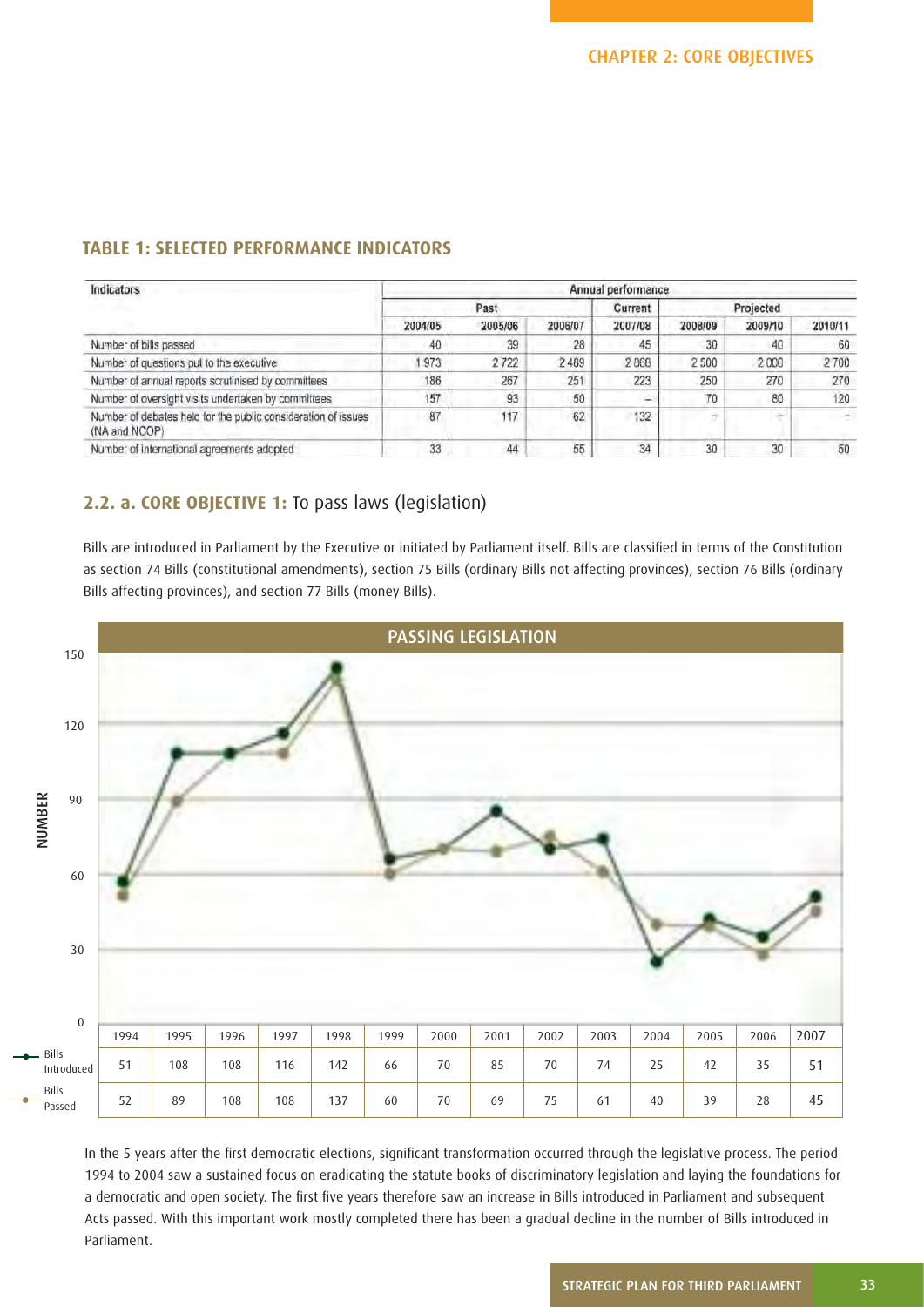## **2.2.b. CORE OBJECTIVE 2:** To oversee and scrutinise executive action (oversight)

As part of the oversight function of Parliament, members put questions to the Executive for oral or written reply. Questions may be put to the President, Deputy President or Ministers. In addition to questions and replies, the oversight function includes the tabling of reports in Parliament by institutions accounting to it. Annual reports are tabled by national departments, state institutions supporting constitutional democracy, public entities, and sector education and training authorities. In this parliamentary committees require government officials to appear before them. Further oversight activities include site visits, reports and briefings to committees, and the budget process.



During 2007 a total of 2593 questions were put to the executive in the National Assembly and 275 in the National Council of Provinces. A total of 2813 replies were given. Furthermore committees of Parliament considered 196 annual reports, conducted 92 oversight visits and held 137 public hearings.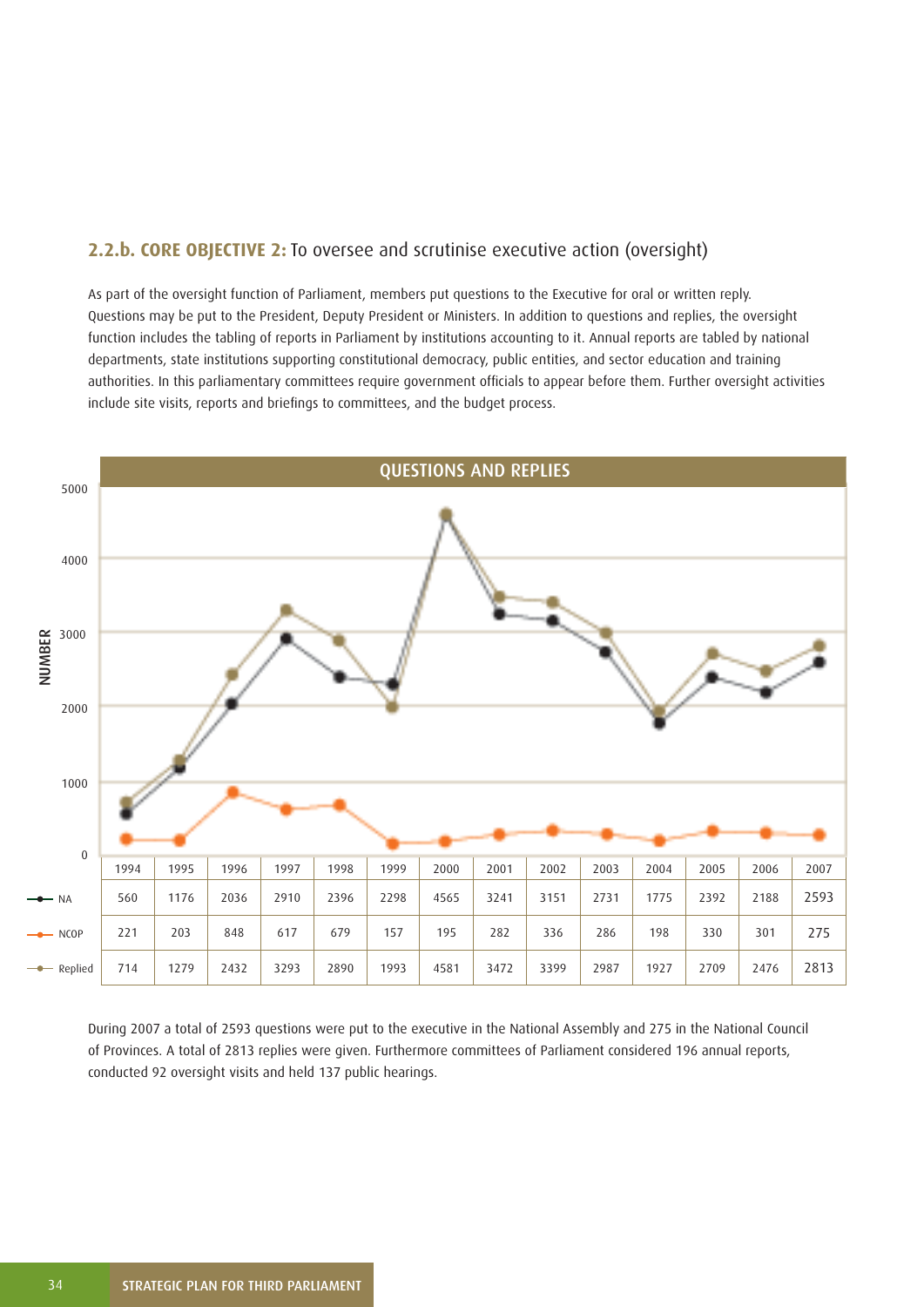## **2.2.c. CORE OBJECTIVE 3:** To facilitate public participation and involvement

The participation of the public in the processes of Parliament, their access to the institution and its members, and information provided to the public remain a vital focus of Parliament. Public participation activities include public hearings, outreach programmes, radio programmes and broadcasts, television broadcasts, publications, newsletters, promotional material and the website. Parliament's sectoral programmes for public participation includes the People's Assembly, Taking Parliament to the People, the Women's Parliament and the Youth Parliament.



Since 2001 no fewer than 60 publications have been produced in Parliament – these include books, brochures, catalogues, fact sheets, newsletters, pamphlets and reports.

In 2004, 848 educational and informational radio spots reached 21 million people; this was broadcast in all official languages. Interviews with members were also flighted on radio.

In 2007 the People's Assembly was held in Mbizana whilst the Taking Parliament to the People programme took place in North West and Western Cape.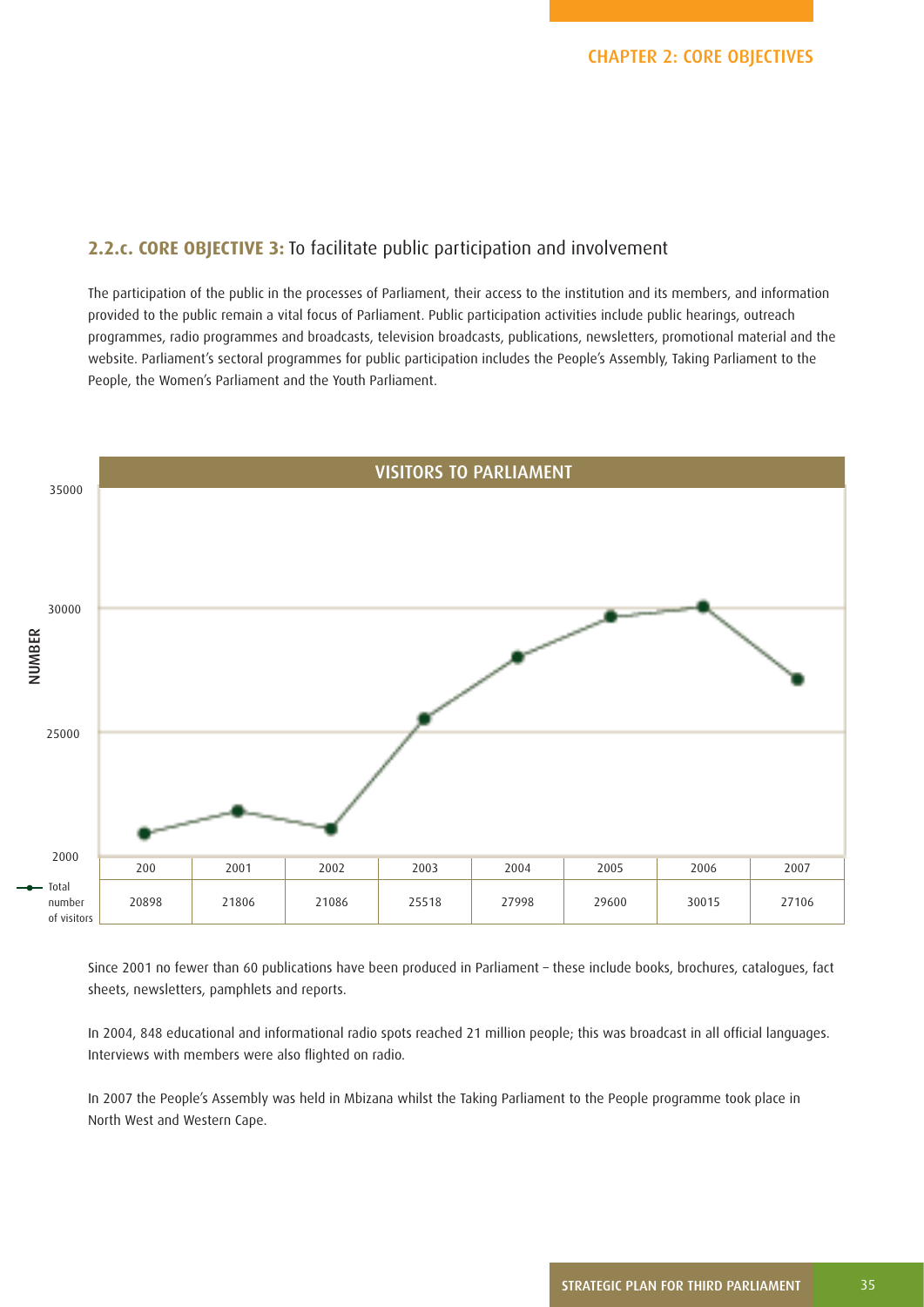

The Parliamentary Website project was completed in November 2007 with the website going live on 8 February 2008. The primary objective of this project was to build a new integrated, interactive and dynamic website in order to provide a two-way participative relationship between Parliament and the citizens of South Africa, Members of Parliament, relevant stakeholders, international governments and the media, using the web channel.



A people's Parliament to improve the quality of life of all citizens and free the potential of each person.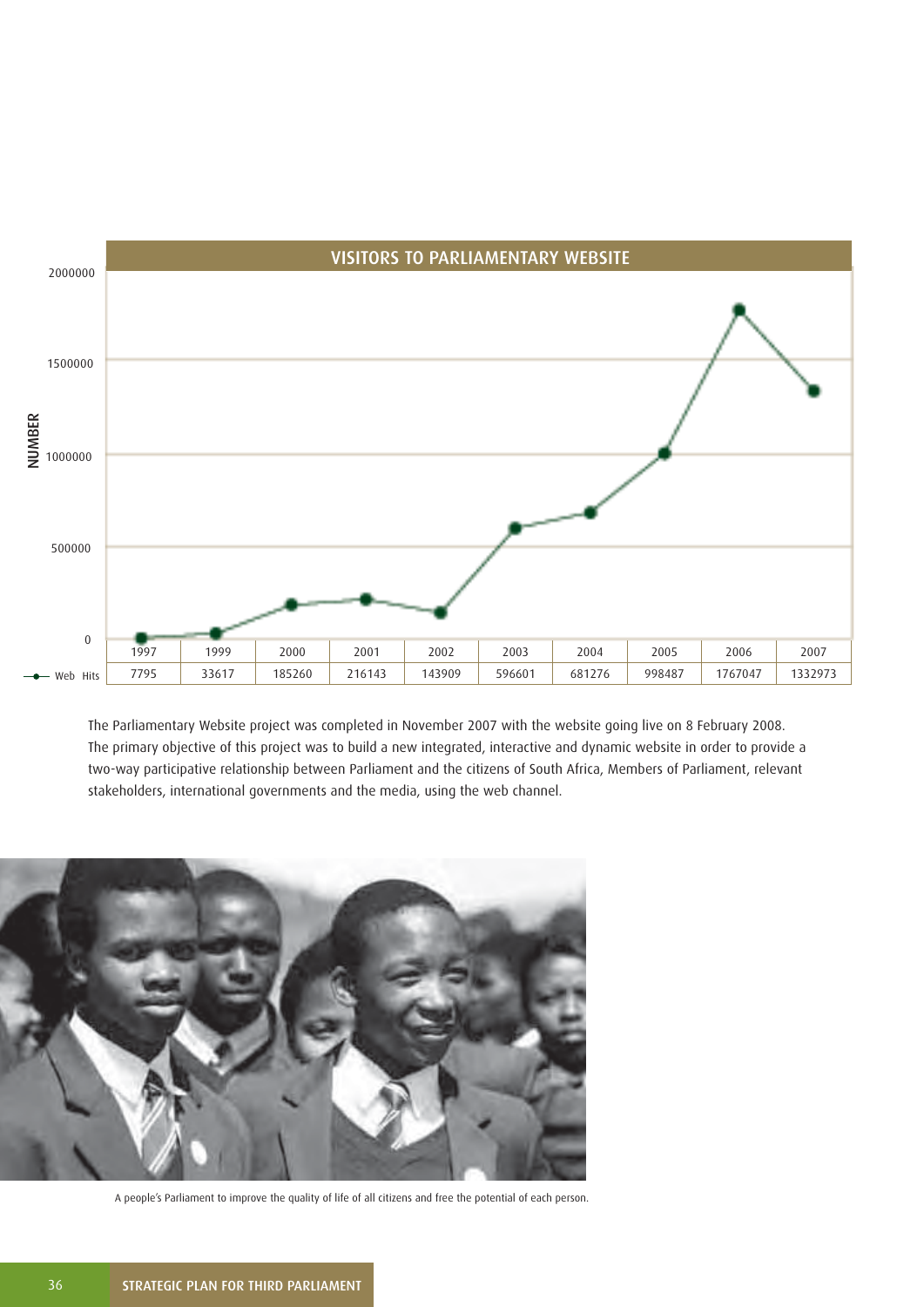# **2.2.d. CORE OBJECTIVE 4:** To participate in, promote and oversee co-operative government

Parliament plays a major part in facilitating co-operative government by working with the other arms of government in the discharge of certain statutory functions as prescribed in legislation, the appointment of public office bearers, and approving instruments such as international agreements.

A range of functions and duties are assigned to Parliament in the Constitution and in many other laws that have been placed on the statute book over the years.

Most of these functions concern the appointment and dismissal of office-bearers of the institutions supporting democracy (Chapter 9 of the Constitution) such as the Auditor-General, Public Protector, various commissions and also other boards and councils. However, the functions also include obligations as diverse as the ratification of international protocols and conventions; determining the President's salary and allowances; receiving and considering quarterly reports on all conventional arms exports; confirming the provisional suspension of magistrates; approving the salaries, allowances and benefits of magistrates and judges, as determined by the President; consenting to the extension of the operation of sections of the Criminal Law Amendment Act; agreeing to the excision of land from a national park; and approving proposals for the leasing of sea space in terms of the Sea-Shore Act.

All organs of state, including Parliament, are required to assist and protect the Chapter 9 institutions to ensure their independence, impartiality, dignity and effectiveness,

but are prohibited from interfering with their functioning. Most of the Chapter 9 institutions are accountable to the National Assembly and must report to it at least once a year on their activities and the performance of their functions.

As part of Parliament's greater oversight role, the Review of Chapter 9 and Associated Institutions was completed by an ad hoc committee. This review provided an opportunity to assess the extent to which society had been transformed and human rights entrenched through the operation of these institutions. The review also identified requirements to strengthen these institutions to ensure that they are best able to achieve their objectives. The recommendations of this report will now be considered.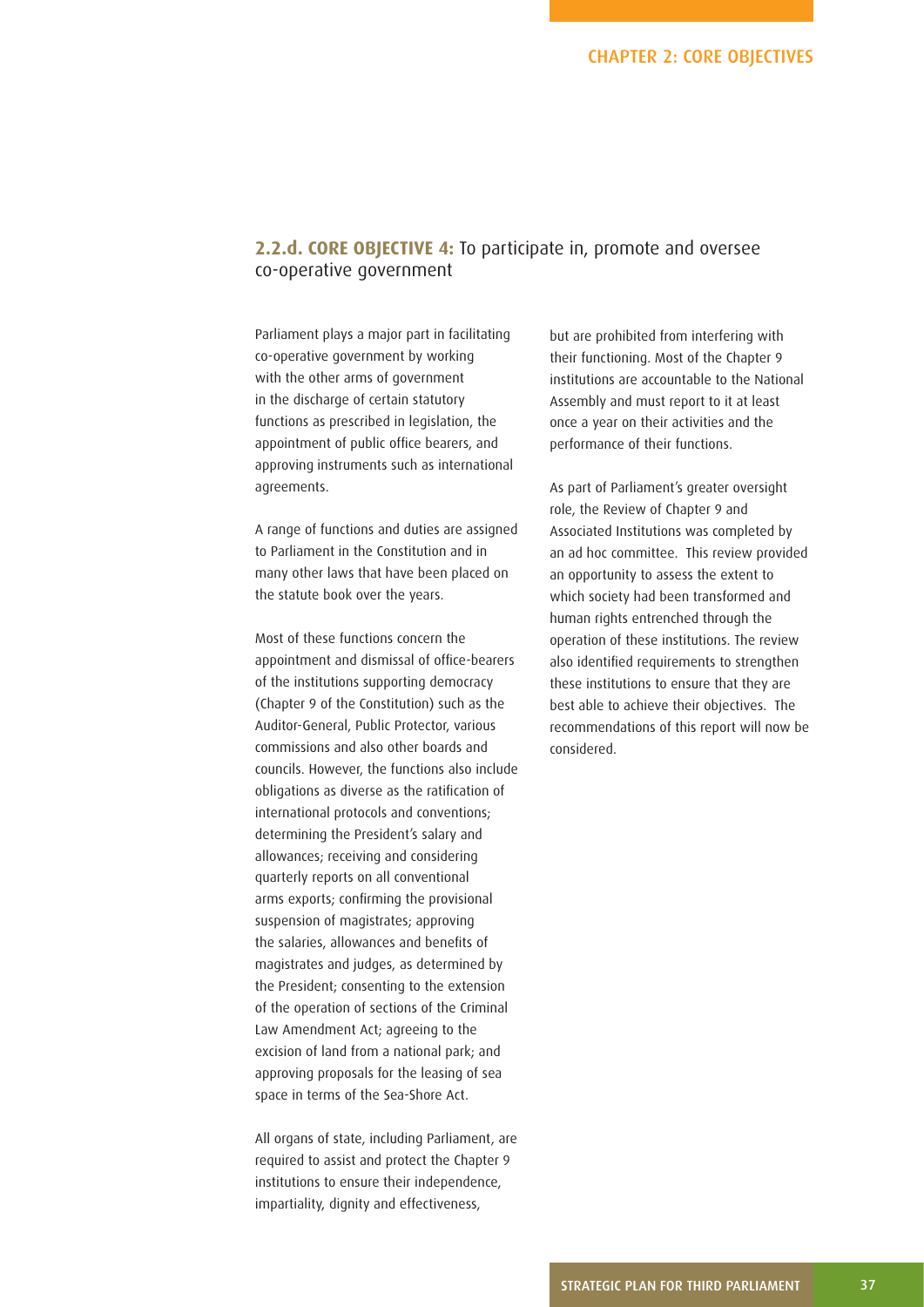# **2.2.e. CORE OBJECTIVE 5:** To engage in, participate in, and oversee international relations

Parliament facilitates and participates in several international relations activities including multilaterals, bilaterals, international forums and organisations. These include the African, Caribbean, Pacific-European Union forum, the Inter-Parliamentary Union, the Commonwealth Parliamentary Association, the Pan-African Parliament and the SADC Parliamentary Forum. Several incoming visits and outgoing delegations are facilitated annually.



Parliament hosted the 118th Inter-Parliamentary Union assembly from 10-18 April 2008. The theme of the Assembly was pushing back the frontiers of poverty. The Assembly was attended by 1,467 delegates from 130 countries which included 700 members of national parliaments, 51 presiding officers, 42 deputy presiding officers and 196 women MPs.

The Assembly discussed issues around the:

- Political, economic and social situation in the world with special emphasis on pushing back the frontiers of poverty
- The role of parliaments in striking a balance between national security, human security and individual freedoms, and in averting the threat to democracy
- Parliamentary oversight of state policies on foreign aid
- Migrant workers, people trafficking, xenophobia and human rights.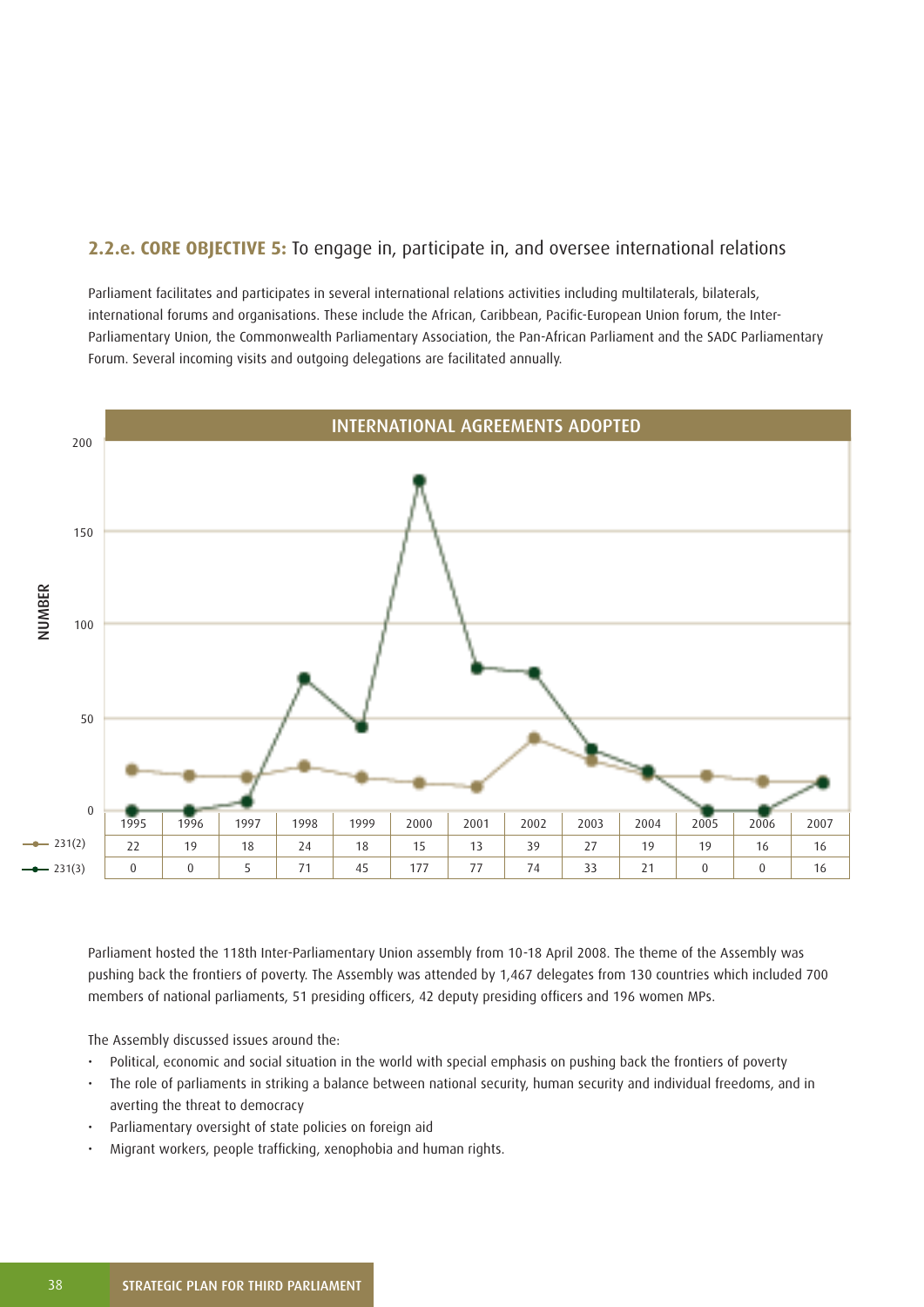# CHAPTER 2: CORE OBJECTIVES

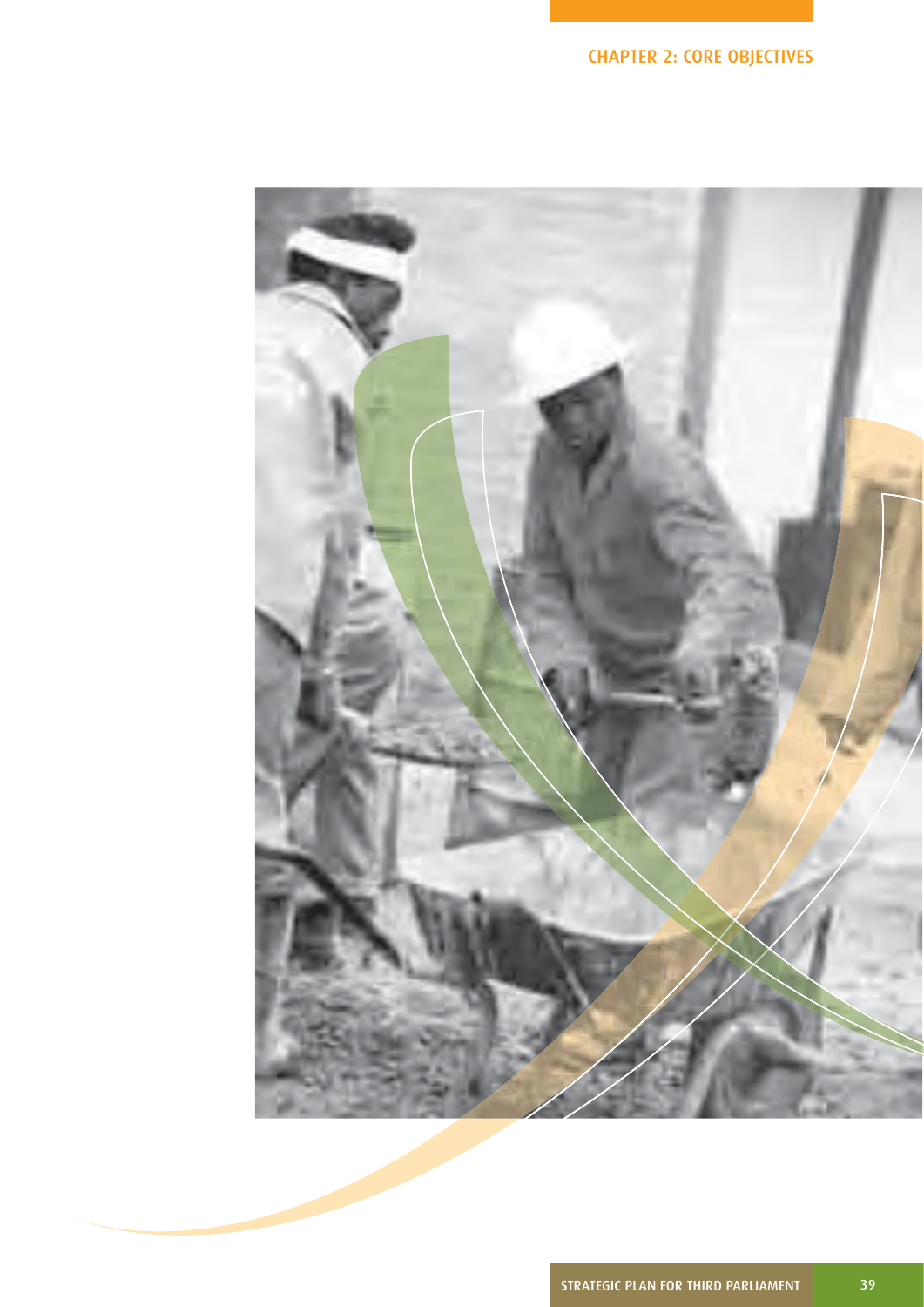#### **2.3 SERVICES SUPPORTING THE CORE OBJECTIVES**

In order to enable Members of Parliament to fulfil their constitutional functions, Parliament provides support and administrative services clustered in Divisions. The following services are provided:

- The **National Assembly Table Division** provides Members of the National Assembly with procedural advice and guidance for proceedings (tablings, plenary sessions and House Rules) and related administrative services.
- The **National Council of Provinces Table Division** provides Members of the National Council of Provinces with procedural and legal advice for proceedings (tablings, plenary sessions and House Rules) and related administrative services.
- The **Legislation and Oversight Division** provides research and administrative support for committees, provision of interpretation and translation services, and the production of the official record of Parliament (Hansard).
- The **Institutional Support Division** provides accommodation and housekeeping, catering services, artworks management, and documentation management.
- The **Human Resources Division** provides support for human resources including organisational wellness, learning and development, and organisational resourcing.
- The **Corporate Services Division** provides support in ICT including business support, Master Systems Plan implementation, ICT operations, sound and vision and the Marang centre of excellence.
- The **Office of the Secretary** provides overall management and services for communication, international relations, members' interests, legal affairs, finance management, protocol and protection services.

The following outputs are delivered by the Divisions of Parliament:

#### **National Assembly Table Division**

# OVERALL PROCEDURAL ADVICE AND GUIDANCE ON, AND SUPPORT IN RESPECT OF, NATIONAL ASSEMBLY AND PARLIAMENTARY PROCEEDINGS AND PROCEDURES, AND RELATED ADMINISTRATIVE SERVICES

| RESPONSIBILITY/LEVEL                                                                 | SECRETARY TO THE NATIONAL ASSEMBLY                                                            |                                                                  |  |
|--------------------------------------------------------------------------------------|-----------------------------------------------------------------------------------------------|------------------------------------------------------------------|--|
| Service                                                                              | Output                                                                                        | <b>KPI</b>                                                       |  |
| Advice and guidance on<br>parliamentary proceedings and<br>procedures                | Advice and guidance on<br>parliamentary proceedings and<br>procedures provided                | Comprehensive, reliable, clear and<br>timely advice and quidance |  |
| Support in respect of<br>parliamentary proceedings and<br>procedures                 | Support in respect of<br>parliamentary proceedings and<br>procedures provided                 | Comprehensive, accurate and<br>clear processes and procedures    |  |
| Chamber and administrative<br>support                                                | Chamber and administrative<br>support rendered                                                | House functioning smoothly                                       |  |
| Procedural advice and support in<br>respect of external parliamentary<br>interaction | Procedural advice and support in<br>respect of external parliamentary<br>interaction provided | Timely, comprehensive, clear                                     |  |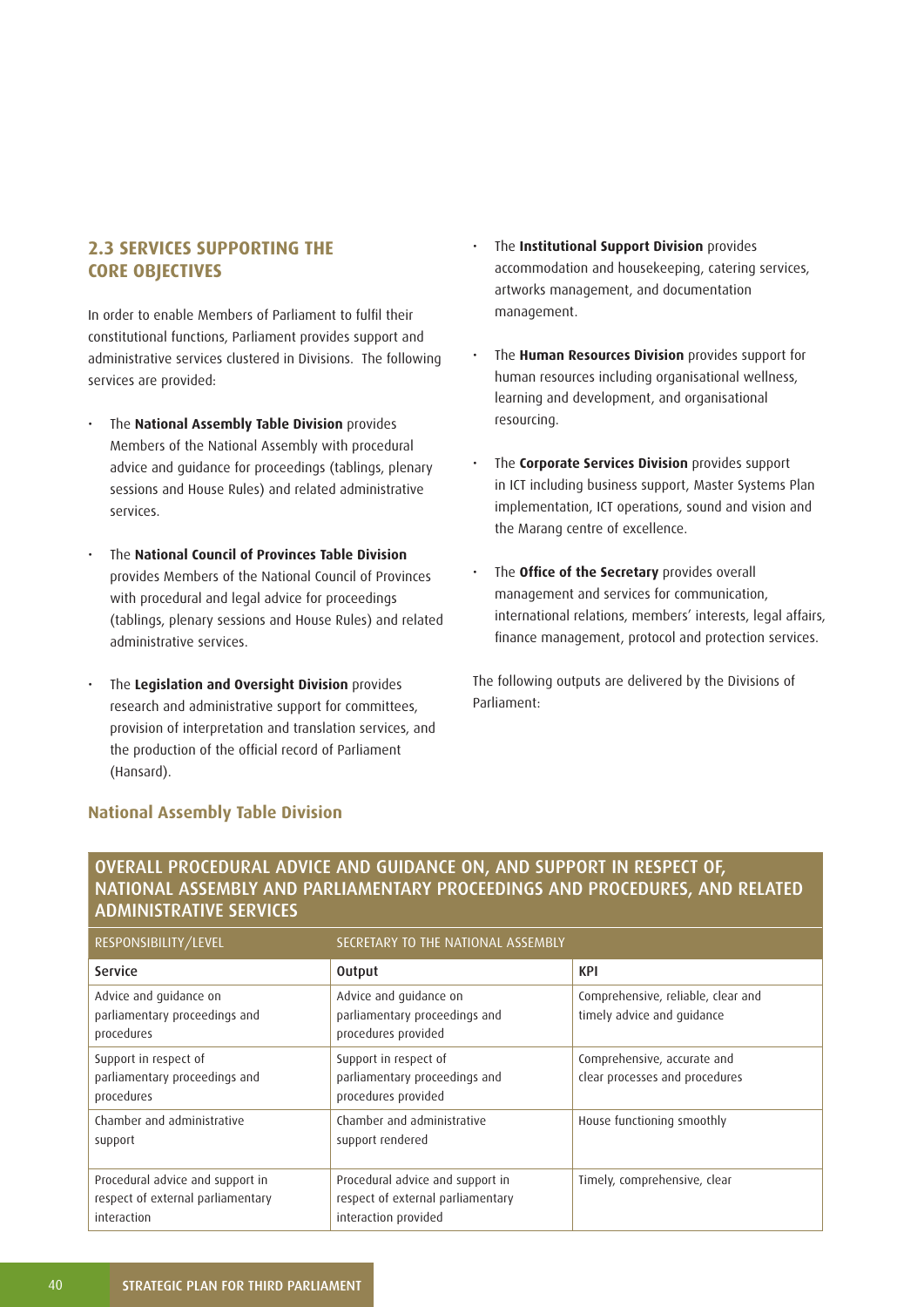# **National Council of Provinces Table Division**

# OVERALL PROCEDURAL AND LEGAL ADVICE AND SUPPORT IN RESPECT OF NATIONAL COUNCIL OF PROVINCES AND PARLIAMENTARY PROCEEDINGS, AND RELATED ADMINISTRATIVE SERVICES

| RESPONSIBILITY/LEVEL                                                            | SECRETARY TO THE NATIONAL COUNCIL OF PROVINCES                 |                                                                 |  |
|---------------------------------------------------------------------------------|----------------------------------------------------------------|-----------------------------------------------------------------|--|
| Service                                                                         | <b>Output</b>                                                  | <b>KPI</b>                                                      |  |
| Procedural advice                                                               | Procedural advice provided and<br>procedural guidance produced | No constitutional comebacks;<br>smooth functioning of the House |  |
| Legal advice relating to<br>procedural issues in the NCOP                       | Legal advice provided                                          | Timely, well-reasoned, functional                               |  |
| Scheduling of House business                                                    | Programme for NCOP delivered                                   | 100% accurate, timely                                           |  |
| Information and communication<br>to facilitate the processing of<br>legislation | Information provided                                           | 100% accurate, timely                                           |  |
| Security and protocol services                                                  | Safe chamber; controlled access;<br>protocol services rendered | No incident; no unauthorised<br>access; no breach of protocol   |  |
| Administrative support to<br>committees and the House                           | Minutes of plenaries and House<br>committees prepared          | 100% accurate records                                           |  |



A people's Parliament educating, informing and involving the people of South Afica in its processes and acting as a voice of the people.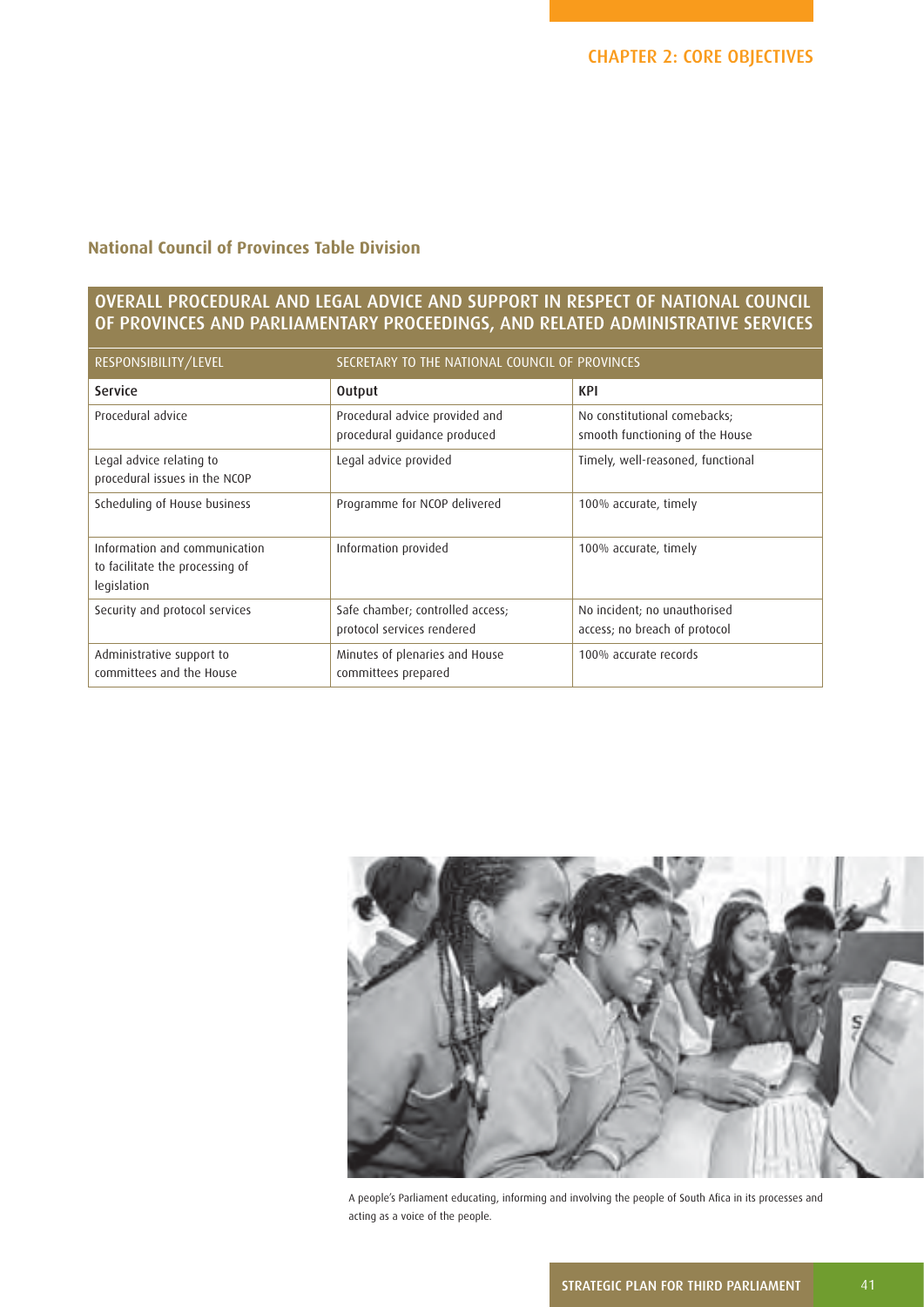# **Legislation and Oversight Division**

## PROCEDURAL, ADMINISTRATIVE, INFORMATION AND LANGUAGE SUPPORT SERVICES TO PARLIAMENT IN ITS LEGISLATIVE, OVERSIGHT AND RELATED FUNCTIONS

| RESPONSIBILITY/LEVEL                                                                                                     | DIVISION MANAGER LEGISLATION AND OVERSIGHT                                                                                                                                                           |                                                                   |  |
|--------------------------------------------------------------------------------------------------------------------------|------------------------------------------------------------------------------------------------------------------------------------------------------------------------------------------------------|-------------------------------------------------------------------|--|
| Service                                                                                                                  | <b>Output</b>                                                                                                                                                                                        | <b>KPI</b>                                                        |  |
| Facilitation of the<br>processing of legislation                                                                         | Bills published for introduction<br>Amended Bills processed<br>Acts produced in printed form                                                                                                         | Accurate and timely<br>Accurate and timely<br>Accurate and timely |  |
| Procedural guidance and<br>advice in relation to committee<br>proceedings and procedures<br>(excluding House committees) | Procedural advice and guidance provided<br>on committee proceedings and procedures                                                                                                                   | Appropriate and timely                                            |  |
| Administrative and logistical<br>support to committees                                                                   | Administrative and logistical support<br>provided to committees                                                                                                                                      | Timely, appropriate,<br>accurate and efficient                    |  |
| Library and research services<br>to members, committees,<br>management and staff                                         | Issue briefs, analytical papers, conference<br>papers, background documents,<br>comparative studies and subject files<br>produced and disseminated<br>Library collection developed and<br>maintained | Timely, accurate and<br>analytical                                |  |
| Provision of interpreting<br>services                                                                                    | Simultaneous interpretation services<br>provided                                                                                                                                                     | Accurate and fluent                                               |  |
| Production of official report of<br>debates in both Houses                                                               | Official report of debates in both Houses<br>produced                                                                                                                                                | Timely and accurate                                               |  |
| Translation of debates and<br>official documents from other<br>languages into English                                    | Official documents translated from other<br>languages into English                                                                                                                                   | Timely and accurate                                               |  |
| Facilitation of participation of<br>the executive in the legislative<br>and oversight functions                          | Participation by executive facilitated                                                                                                                                                               | Timely                                                            |  |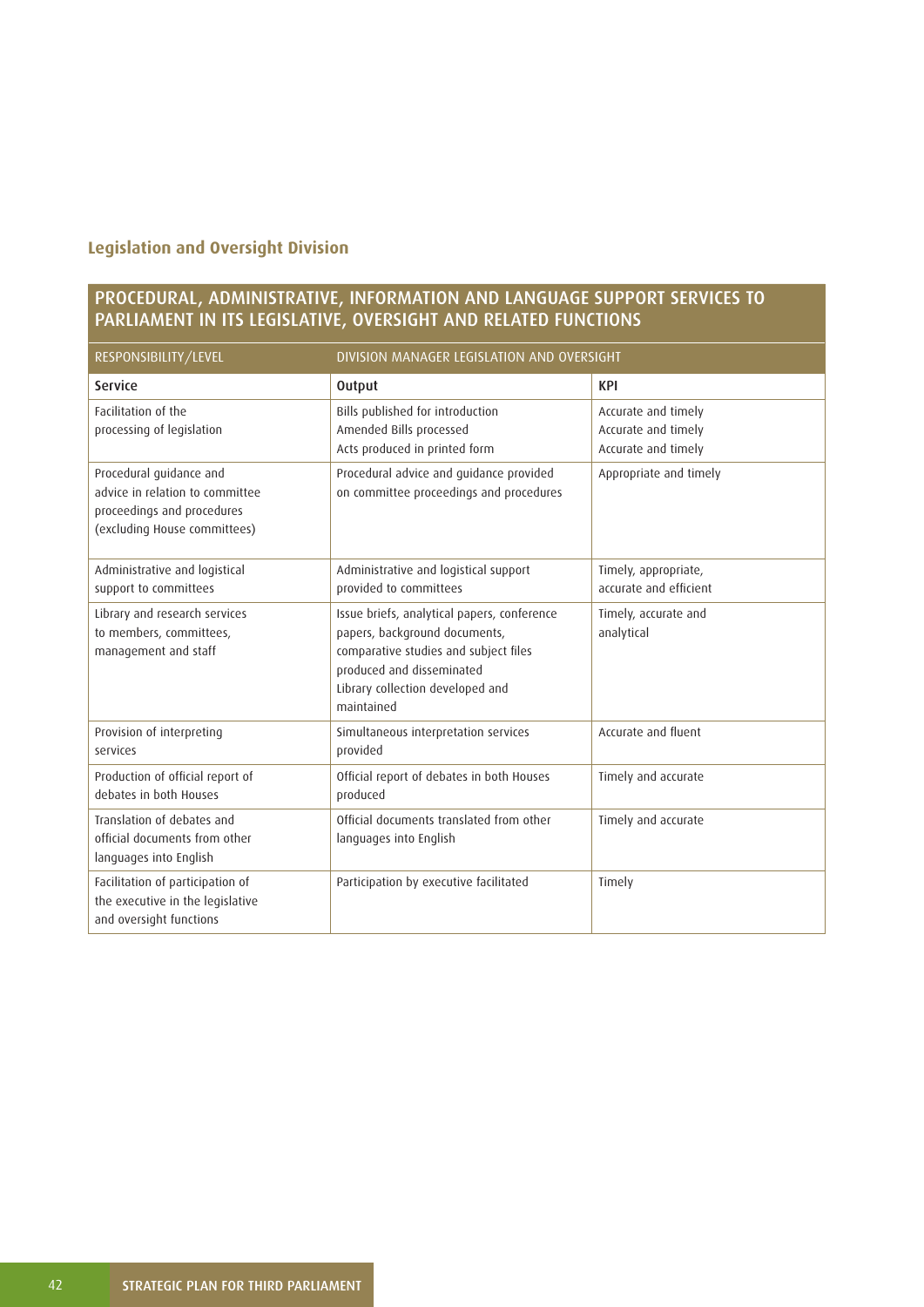### **Human Resource Division**

# ORGANISATIONAL WELLNESS, LEARNING AND DEVELOPMENT, AND ORGANISATIONAL RESOURCING

| RESPONSIBILITY/LEVEL                  | DIVISION MANAGER HUMAN RESOURCES |                                            |
|---------------------------------------|----------------------------------|--------------------------------------------|
| <b>Service</b>                        | Output                           | <b>KPI</b>                                 |
| Provision and Development of Human    | Organisational Wellness          | Capacitated and resource establishment     |
| Resources and Organisational Wellness | Labour Relations                 | with skilled and competent professionals   |
| Support, Functions and Activities     | Safety & Health                  |                                            |
|                                       |                                  | Staff retension and strategic and          |
|                                       | Learning & Development           | operational effectiveness of institutional |
|                                       | Training & Development           | programmes                                 |
|                                       | Performance improvement          |                                            |
|                                       |                                  | Productive, sound and healthy staff and    |
|                                       | Organisational Resourcing        | staff relations                            |
|                                       | Staffing                         |                                            |
|                                       | Talent Managing                  |                                            |
|                                       | Administration                   |                                            |

# **Corporate Services Division**

# ICT INCLUDING BUSINESS SUPPORT, MASTER SYSTEMS PLAN IMPLEMENTATION, ICT OPERATIONS, SOUND AND VISION AND THE MANRANG CENTRE OF EXCELLENCE

| RESPONSIBILITY/LEVEL          | DIVISION MANAGER CORPORATE SERVICES      |                                    |  |
|-------------------------------|------------------------------------------|------------------------------------|--|
| <b>Service</b>                | Output                                   | <b>KPI</b>                         |  |
| Information and Communication | ICT Leadership                           | Reliable and innovative business   |  |
| Technology Services           | Master Systems Plan and systems provided | application support                |  |
|                               | ICT Operations and systems support       | Smooth operations of business and  |  |
|                               | Infrastructure support services          | technology support system          |  |
|                               | Provision of audio & video services      | Recorded, archived parliamentary   |  |
|                               | Marang Centre of Excellence              | proceedings and broadcast material |  |
|                               |                                          |                                    |  |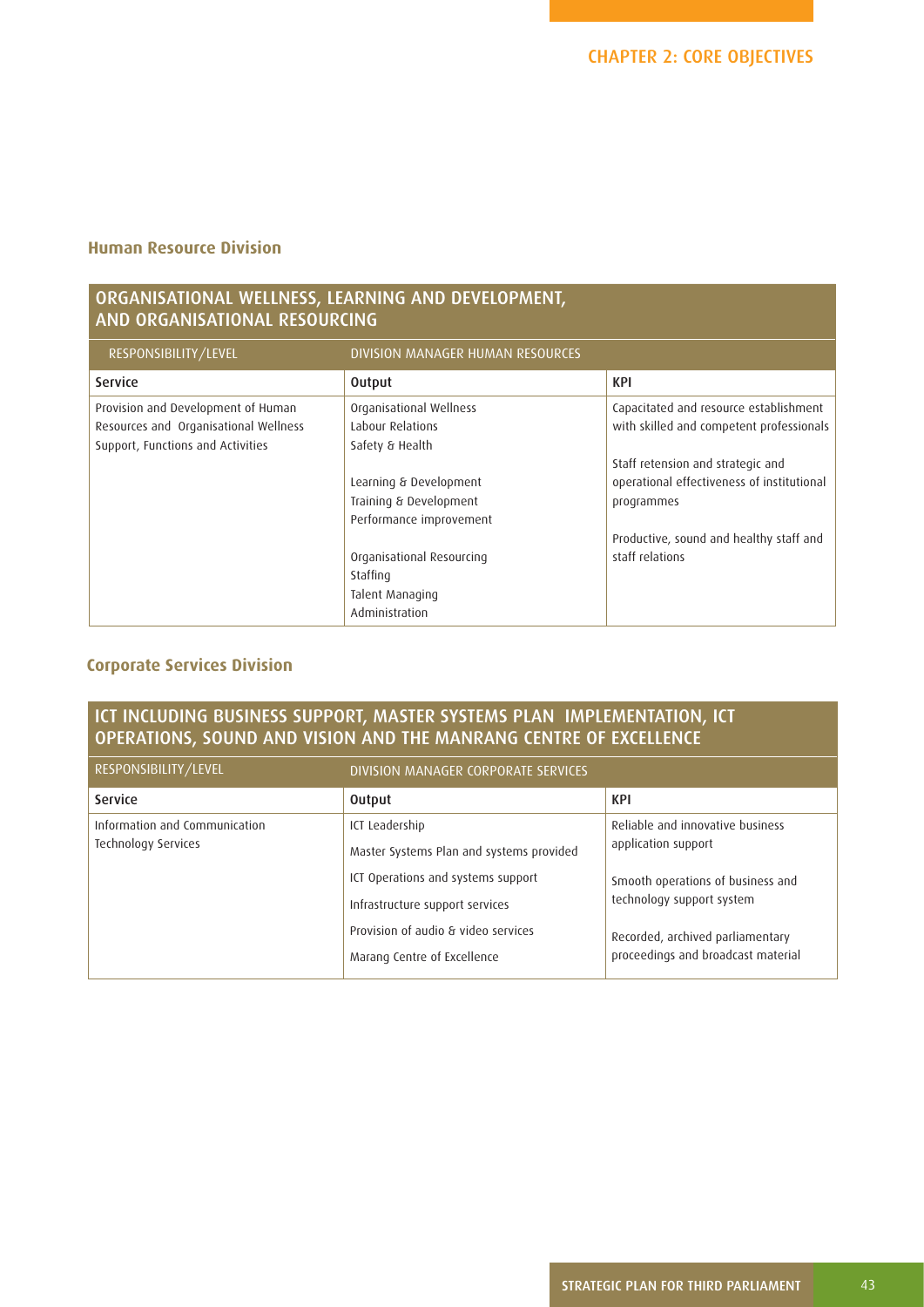# **Institutional Support Division**

### CATERING SERVICES, HOUSEHOLD SERVICES, ARTWORK MANAGEMENT, AND DOCUMENT MANAGEMENT FOR PARLIAMENT

| RESPONSIBILITY/LEVEL                       | DIVISION MANAGER INSTITUTIONAL SUPPORT                                                                                                                                                             |                                                                                                                                                             |  |
|--------------------------------------------|----------------------------------------------------------------------------------------------------------------------------------------------------------------------------------------------------|-------------------------------------------------------------------------------------------------------------------------------------------------------------|--|
| <b>Service</b>                             | <b>Output</b>                                                                                                                                                                                      | <b>KPI</b>                                                                                                                                                  |  |
| Telephone administration                   | Telephone system managed                                                                                                                                                                           | Accurate billing, contracts implemented                                                                                                                     |  |
| Accommodation and<br>housekeeping services | Accommodation and<br>housekeeping services<br>managed                                                                                                                                              | Availability, clean, timely                                                                                                                                 |  |
| Artworks management                        | Artworks managed                                                                                                                                                                                   | Preserved, recorded and maintained,<br>accessible                                                                                                           |  |
| Catering services                          | Catering service provided                                                                                                                                                                          | Timely, quality, within budget                                                                                                                              |  |
| Document management                        | Paper-based artifacts and<br>records preserved;<br>records of Parliament archived;<br>parliamentary papers<br>distributed;<br>registry managed;<br>documents printed;<br>books and documents bound | Timely, quality preservation<br>Accessibility, ease of retrieval<br>Timely<br>Complete, accessible, ease of retrieval<br>Timely, quality<br>Timely, quality |  |



A people's Parliament providing a national forum for public consideration of issues.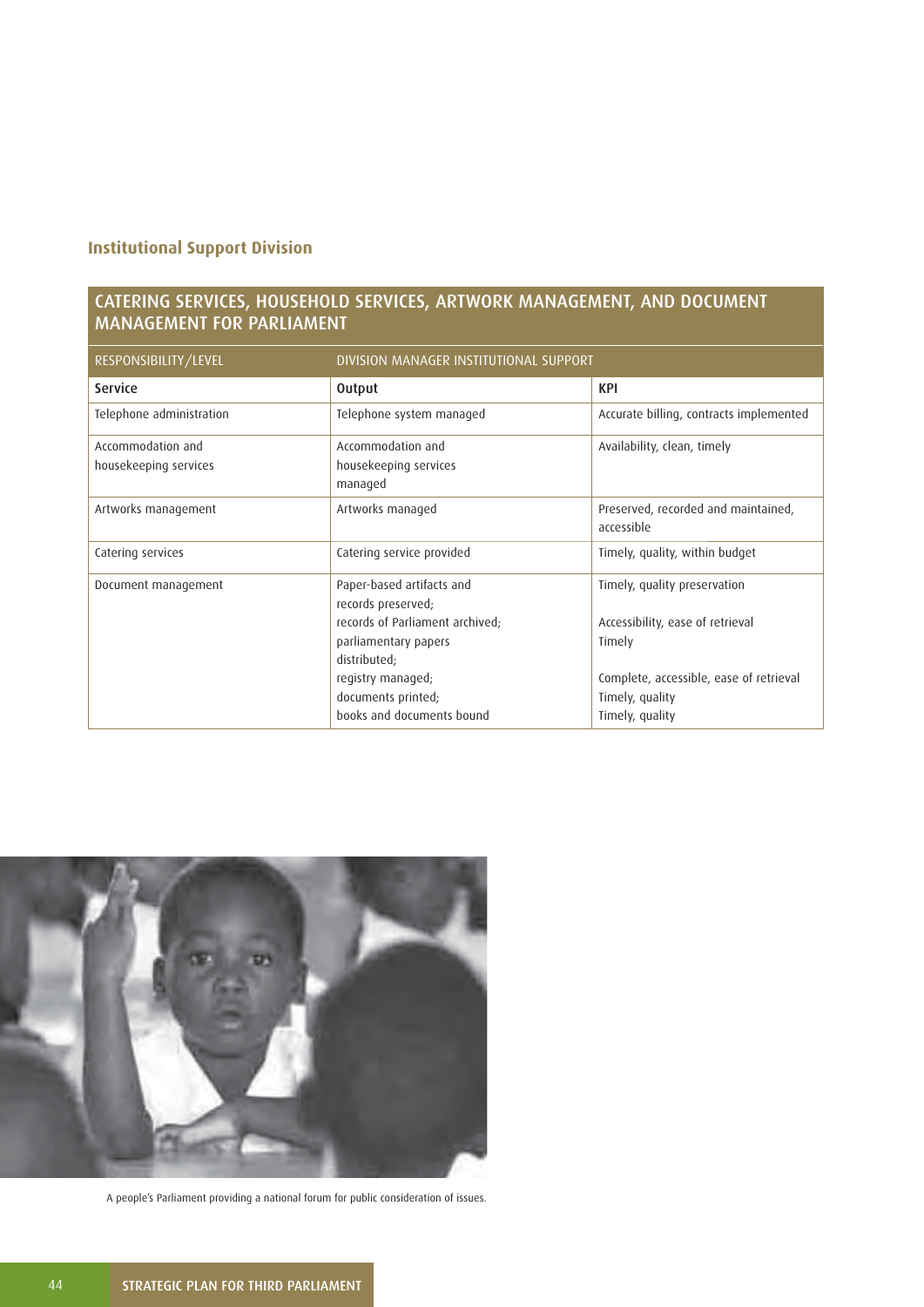# **Office of the Secretary**

# COMMUNICATION SERVICES, INTERNATIONAL RELATIONS, FINANCE MANAGEMENT, LEGAL SERVICES, MEMBERS' INTERESTS, STRATEGIC MANAGEMENT, PROTOCOL AND SECURITY

| RESPONSIBILITY/LEVEL                 | SECRETARY TO PARLIAMENT                                                                                                                                                                                         |                                                                                                                                                                |
|--------------------------------------|-----------------------------------------------------------------------------------------------------------------------------------------------------------------------------------------------------------------|----------------------------------------------------------------------------------------------------------------------------------------------------------------|
| Service                              | <b>Output</b>                                                                                                                                                                                                   | <b>KPI</b>                                                                                                                                                     |
| Parliamentary Communication Services | Communication services management<br>Multi-media productions<br>Media management<br>Public relations management<br>Information and content development<br>Specialist communication services<br>Public education | Positive feedback from public and<br>members                                                                                                                   |
| International relations              | Advice on international relations<br>Content support<br>Administrative and logistical<br>support for international relations<br>provided                                                                        | As per requirement                                                                                                                                             |
| Finance management                   | Budget prepared;<br>transactions processed;<br>control exercised;<br>facilities for members<br>administered;<br>members' support provided                                                                       | According to budget guidelines,<br>accurate and complete<br>Valid, accurate and complete<br>Reconciled with budget<br>According to PS policy<br>As per request |
| Legal services                       | Legal services provided                                                                                                                                                                                         | Timeous, well reasoned, functional                                                                                                                             |
| Recording of members' interests      | Register of Members' Interests                                                                                                                                                                                  | 100% accurate                                                                                                                                                  |
| Protection services                  | Users and property of Parliament<br>protected                                                                                                                                                                   | Secure environment                                                                                                                                             |
| Protocol service                     | Protocol service                                                                                                                                                                                                | According to protocol policy                                                                                                                                   |